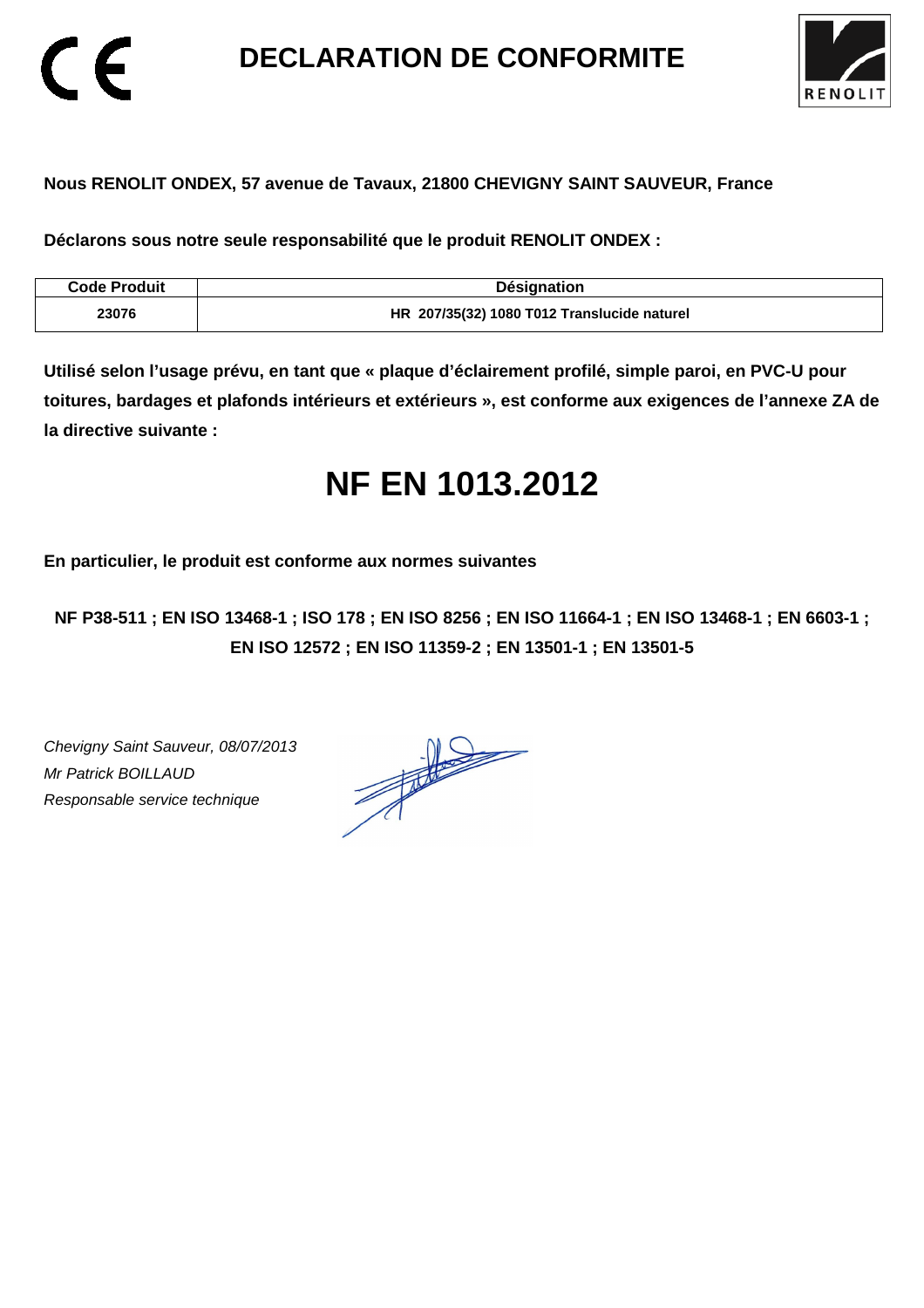

### -**1. CODE D'IDENTIFICATION UNIQUE DU PRODUIT : 23076**

## **2. DESIGNATION DU PRODUIT : HR 207/35(32) 1080 T012 Translucide naturel**

| Couleur                | <b>Pas d'ondulation</b><br>et profondeur | Largeur utile | <b>Epaisseur nominale</b> | Type de matériau         | Masse nominale          |
|------------------------|------------------------------------------|---------------|---------------------------|--------------------------|-------------------------|
| Translucide<br>naturel | 207/35                                   | 1035 mm       | $1.20$ mm                 | <b>PVC NP Bi-orienté</b> | 1.90 kg/ m <sup>-</sup> |

- **3. USAGE PREVU DU PRODUIT : Plaque d'éclairement profilée, simple paroi, en PVC-U pour toitures, bardages et plafonds intérieurs et extérieurs**
- **4. FABRICANT ET COORDONNEES : RENOLIT ONDEX 57 Avenue de Tavaux 21800 Chevigny-Saint-Sauveur France - Tel : +33 (0) 3 80 46 80 01**
- **5. MANDATAIRE DU FABRICANT :** Non concerné
- **6. SYSTEME D'EVALUATION ET DE VERIFICATION DE LA CONSTANTE DES PERFORMANCES DU PRODUIT :** Système 3
- **7. PRODUIT COUVERT PAR UNE NORME HAMRONISEE :** EN 1013 : 2012
- **8. EVALUATION TECHNIQUE EUROPEENNE :** Non concerné
- **9. PERFORMANCES DECLAREES selon les Spécifications Techniques Harmonisées EN 1013 :**

| Caractéristiques essentielles                                                                      | <b>Performances</b>               |
|----------------------------------------------------------------------------------------------------|-----------------------------------|
| Tolérance Dimensionnelle                                                                           | Conforme                          |
| Perméabilité à l'eau/à l'air                                                                       | Conforme                          |
| Facteur de transmission lumineuse (NF P38-511)                                                     | 54%                               |
| Résistance Mécanique / fléchissement de la plaque                                                  | <b>PND</b>                        |
| Résistance en flexion (ISO 178)                                                                    | 101 MPA                           |
| Module d'élasticité en flexion (ISO 178) E                                                         | 4000 MPA                          |
| Coefficient de rigidité E.t <sup>3</sup>                                                           | 6.9 N.m                           |
| Résistance au choc traction (EN ISO 8256)                                                          | 1500 $kJ/m2$                      |
| Variation de l'indice de jaunissement après vieillissement artificiel(EN ISO 11664-1)              | $-15(40)$                         |
| Variation du facteur de transmission lumineuse après vieillissement artificiel<br>(EN ISO 13468-1) | 2% (A0)                           |
| Variation de la résistance en flexion/traction après vieillissement artificiel<br>(EN ISO 8256)    | ≤10% (A0)                         |
| Résistance choc d'un corps dur de faibles dimensions (EN 6603-1)                                   | Conforme                          |
| Résistance choc d'un corps mou grandes dimensions (XP 38-506-1999) Test 1200J                      | <b>PND</b>                        |
| Perméabilité à la vapeur d'eau (EN ISO 12572)                                                      | $0.8 \times 10^{-5}$ mg/(m-h-Pa)  |
| Dilatation thermique linéique (EN ISO 11359-2)                                                     | 67 x $10^{-6}$ (K <sup>-1</sup> ) |
| Réaction feu (EN 13501-1)                                                                          | <b>B</b> s1 d0                    |
| Performance feu extérieur (EN 13501-5)                                                             | Ftoit (non testé)                 |
| Emission de substances dangereuses                                                                 | <b>PND</b>                        |
| Résistance aux fixations                                                                           | www.ondex.com                     |

**10. Les performances du produit identifié aux points 1 et 2 sont conformes aux performances déclarées indiquées au point 9. La présente déclaration des performances est établie pour la seule responsabilité du fabricant identifié au point 4.** 

Signé pour le fabricant et en son nom par Patrick BOILLAUD – Responsable Service Technique<br>Chevigny-Saint-Sauveur, le 08 Juillet 2013<br> **Chevigny-Saint-Sauveur, le 08 Juillet 2013 Chevigny-Saint-Sauveur, le 08 Juillet 2013**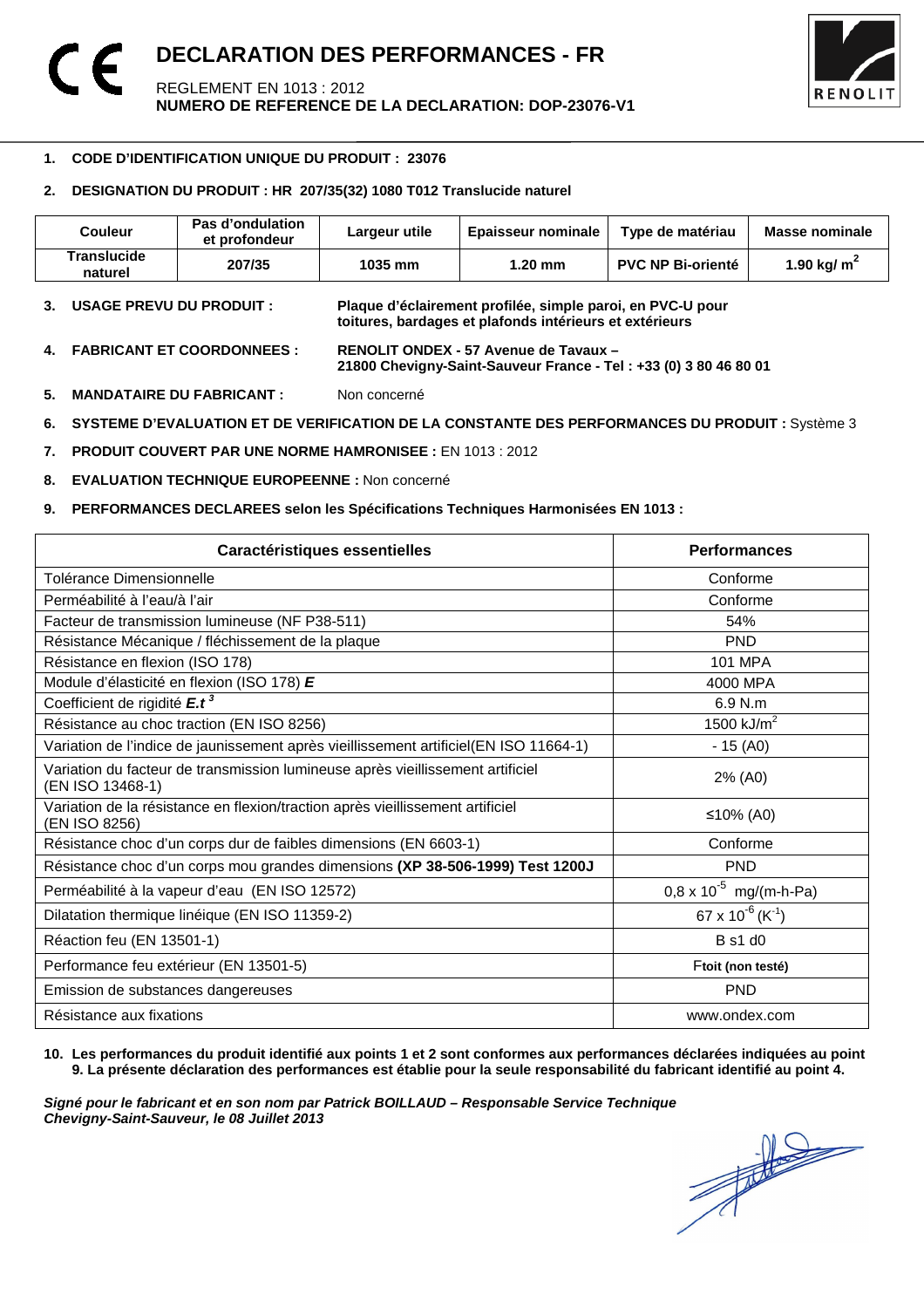# **KONFORMITATSERKLARUNG**



# **Wir RENOLIT ONDEX, 57 avenue de Tavaux, 21800 CHEVIGNY SAINT SAUVEUR, France**

**Erklären unter unserer alleinigen Verantwortung, dass das mit dem RENOLIT ONDEX Produkt:** 

| Produktnummer | <b>Benzeichnung</b>                         |
|---------------|---------------------------------------------|
| 23076         | HR 207/35(32) 1080 T012 Translucide naturel |

**den grundlegenden Anforderungen der folgenden Richtlinien entspricht, wenn es nach den Anweisungen des Herstellers bestimmungsgemäss verwendet wird: "Lichtdurchlässige, einschalige, profilierte Platten aus PVC-U für Innen- und Außenanwendungen an Dächern, Wänden und Decken" in Anhang ZA:** 

# **NF EN 1013.2012**

**Insbesondere entspricht es den folgenden Normen** 

**NF P38-511 ; EN ISO 13468-1 ; ISO 178 ; EN ISO 8256 ; EN ISO 11664-1 ; EN ISO 13468-1 ; EN 6603-1 ; EN ISO 12572 ; EN ISO 11359-2 ; EN 13501-1 ; EN 13501-5**

Chevigny Saint Sauveur, 08/07/2013 Mr Patrick BOILLAUD Leiter der technischen Abteilung

 $\epsilon$ 

 $\frac{1}{\sqrt{2}}$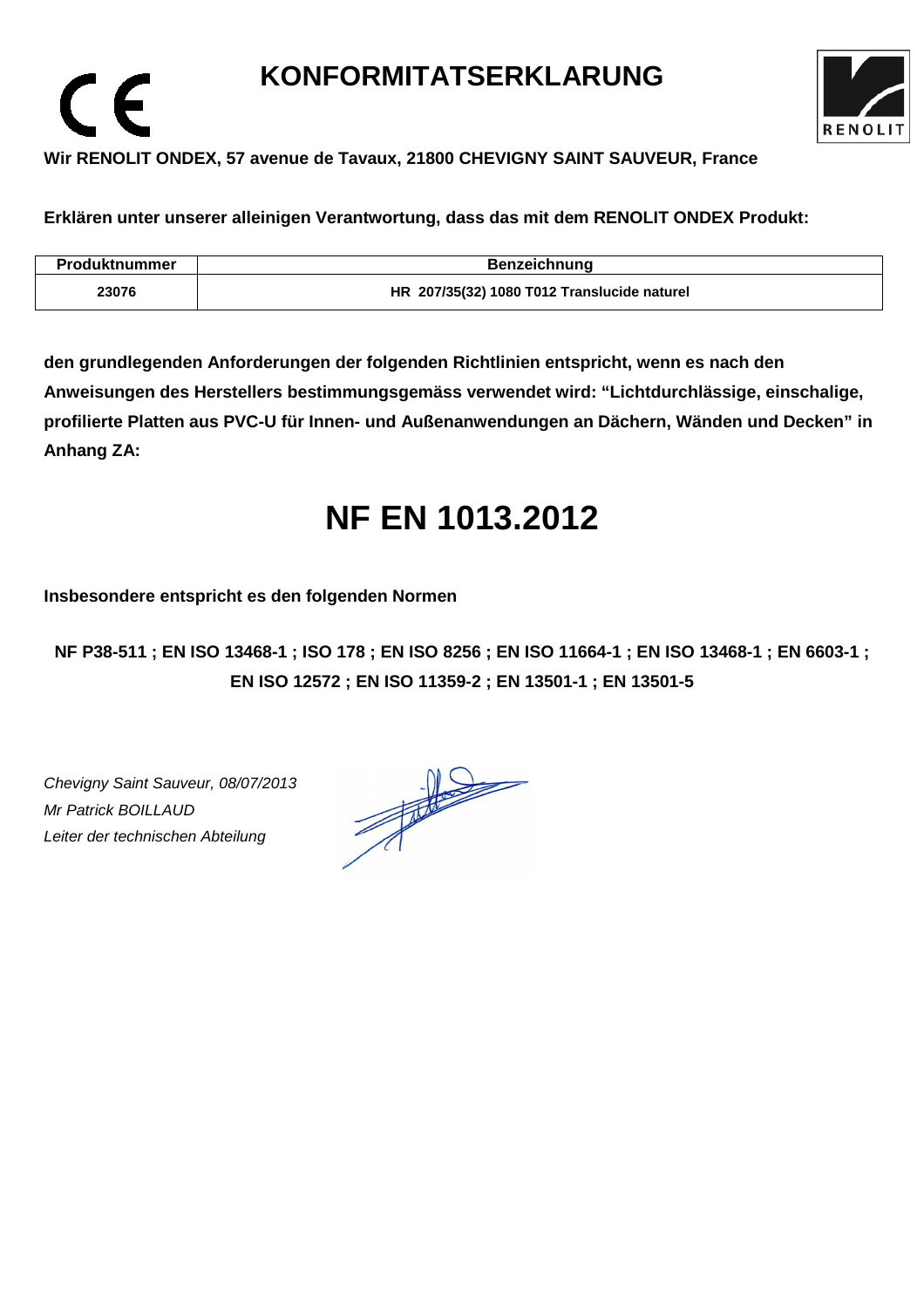## **LEISTUNGSERKLÄRUNG - DE**  C E NORM EN 1013 : 2012 **REFERENZNUMMER DER EKLÄRUNG: DOP-23076-V1**



## **1. EINZIGER IDENTIFIKATIONSCODE DES PRODUKTES: 23076**

## **2. PRODUKTBEZEICHNUNG: HR 207/35(32) 1080 T012 Translucide naturel**

| Farbe                | Rippenbreite der Wellung<br>und Profilhöhe | <b>Baubreite</b> | Dicke (mm) | Materialtyp                                              | Nenn-<br><b>Flächengewicht</b> |
|----------------------|--------------------------------------------|------------------|------------|----------------------------------------------------------|--------------------------------|
| transparent<br>natur | 207/35                                     | 1035 mm          | $1.20$ mm  | biaxial gerecktes<br><b>Hart-PVC ohne</b><br>Weichmacher | 1.90 kg/ $m2$                  |

**3. VORGESEHENE VEWENDUNGSZWECKE: Lichtdurchlässige, einschalige, profilierte Platten aus PVC-U**  für Innen- und Außenanwendungen an Dächern, Wänden und Decken

**4. HERSTELLER UND ANSCHFRIFT: RENOLIT ONDEX - 57 Avenue de Tavaux - 21800 Chevigny-Saint-Sauveur Frankreich - Tel : +33 3 80 46 80 01** 

- **5. BEVOLLMÄCHTIGTER DES HERSTELLERS:** Nicht zutreffend
- **6. SYSTEM ZUR BEWERTUNG UND ÜBERPRÜFUNG DER LEISTUNGSBESTÄNDIGKEIT:** System 3
- **7. FÜR DIESES PRODUKT GILT DIE HARMONISIERTE NORM:** EN 1013 : 2012
- **8. EUROPÄISCHE TECHNISCHE BEWERTUNG:** Nicht zutreffend
- **9. ERKLÄRTE LEISTUNGEN gemäß harmonisierten technischen Spezifikation EN 1013:**

| <b>Wesentliche Eigenschaften</b>                                                                    | Leistungen                               |  |
|-----------------------------------------------------------------------------------------------------|------------------------------------------|--|
| Maßtoleranzen                                                                                       | <b>Bestanden</b>                         |  |
| Wasser-/Luftdurchlässigkeit                                                                         | <b>Bestanden</b>                         |  |
| Lichttransmissionsgrad (NF P38-511)                                                                 | 54%                                      |  |
| Biege-/Zugfestigkeit (EN ISO 178)                                                                   | <b>PND</b>                               |  |
| Biegespannung (ISO 178)                                                                             | <b>101 MPA</b>                           |  |
| Biege-Elastizitätsmodul (ISO 178) E                                                                 | 4000 MPA                                 |  |
| Steifheitsfaktor E.t <sup>3</sup>                                                                   | 6.9 N.m                                  |  |
| Zug- Schlagfestigkeit (EN ISO 8256)                                                                 | 1500 $kJ/m2$                             |  |
| Änderung des Gelbwertes nach der künstlichen Alterung (EN ISO 11664-1 ou<br>EN ISO 11664-2)         | $-15(40)$                                |  |
| Änderung des Lichttransmissionsgrades nach der künstlichen Alterung, (EN<br>ISO 13468-1 ou 13468-2) | 2% (A0)                                  |  |
| Änderung der Biege-/Zugfestigkeit nach der künstlichen Alterung, (EN ISO 178)                       | ≤10% (A0)                                |  |
| Schlagbeanspruchung durch kleinen, harten Körper (EN 6603-1)                                        | <b>Bestanden</b>                         |  |
| Schlagbeanspruchung durch großen, weichen Körper                                                    | durchsturzsicher                         |  |
| Wasserdampfdurchlässigkeit (EN ISO 12572)                                                           | $0.8 \times 10^{-5}$ mg/(m-h-Pa)         |  |
| Lineare thermische Ausdehnung (EN ISO 11359-2)                                                      | 67 x 10 <sup>-6</sup> (K <sup>-1</sup> ) |  |
| Klasse des Brandverhaltens (EN 13501-1)                                                             | <b>B</b> s1 d0                           |  |
| Klasse des Brandverhaltens von außen (EN 13501-5)                                                   | F Dach (nicht getestet)                  |  |
| Freisetzung gefährlicher Stoffe                                                                     | <b>PND</b>                               |  |
| Beständigkeit gegenüber Befestigungen                                                               | Zulassung Z 14.4. 1-4                    |  |

### **10. Die Leistungen des Produktes gemäß den Nummern 1 und 2 entspricht den erklärten Leistungen nach Nummer 9. Verantwortlich für die Erstellung der Leistungserklärung ist allein der Hersteller gemäß Nummer 4.**

**Unterzeichnet für den Hersteller und im Namen des Herstellers durch Patrick BOILLAUD – Leiter der technischen Abteilung Chevigny-Saint-Sauveur, den 08. Juli 2013**

 $\frac{1}{\sqrt{2}}$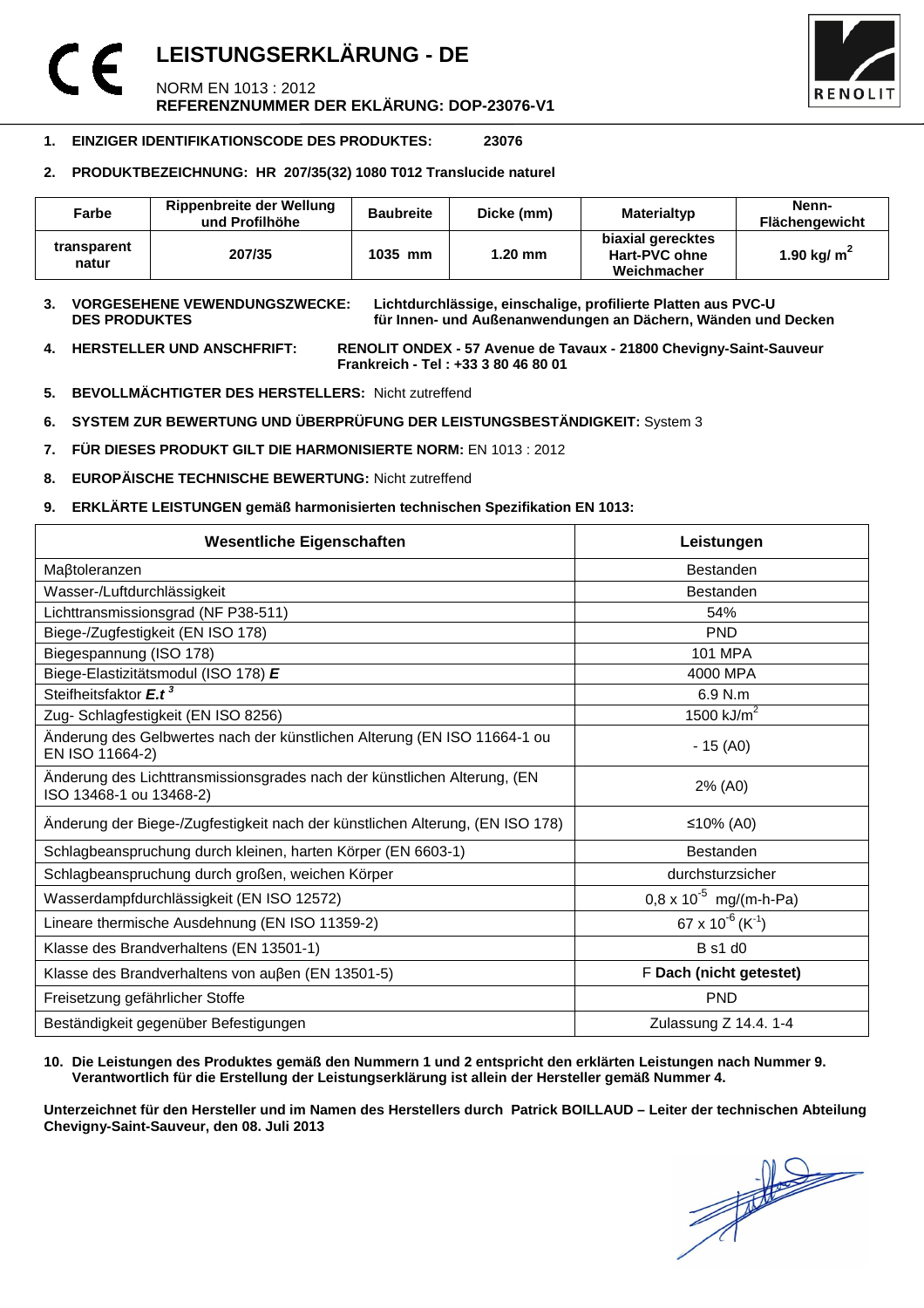# **DECLARATION OF CONFORMITY**



# **We RENOLIT ONDEX, 57 avenue de Tavaux, 21800 CHEVIGNY SAINT SAUVEUR, France**

**Declare under our sole responsability that the RENOLIT ONDEX product:** 

| <b>Product Code</b> | <b>Designation</b>                          |
|---------------------|---------------------------------------------|
| 23076               | HR 207/35(32) 1080 T012 Translucide naturel |

**When used according to its instruction as, "light transmitting single skin profiled PVC-U sheet for internal and external roofs, walls and ceilings", complies with the essential requirements of the following directive in ZA Annex:** 

# **NF EN 1013.2012**

**In particular it complies with the following standards** 

**NF P38-511 ; EN ISO 13468-1 ; ISO 178 ; EN ISO 8256 ; EN ISO 11664-1 ; EN ISO 13468-1 ; EN 6603-1 ; EN ISO 12572 ; EN ISO 11359-2 ; EN 13501-1 ; EN 13501-5**

Chevigny Saint Sauveur, 08/07/2013 Mr Patrick BOILLAUD Technical services manager

CE

 $\frac{1}{\sqrt{2}}$